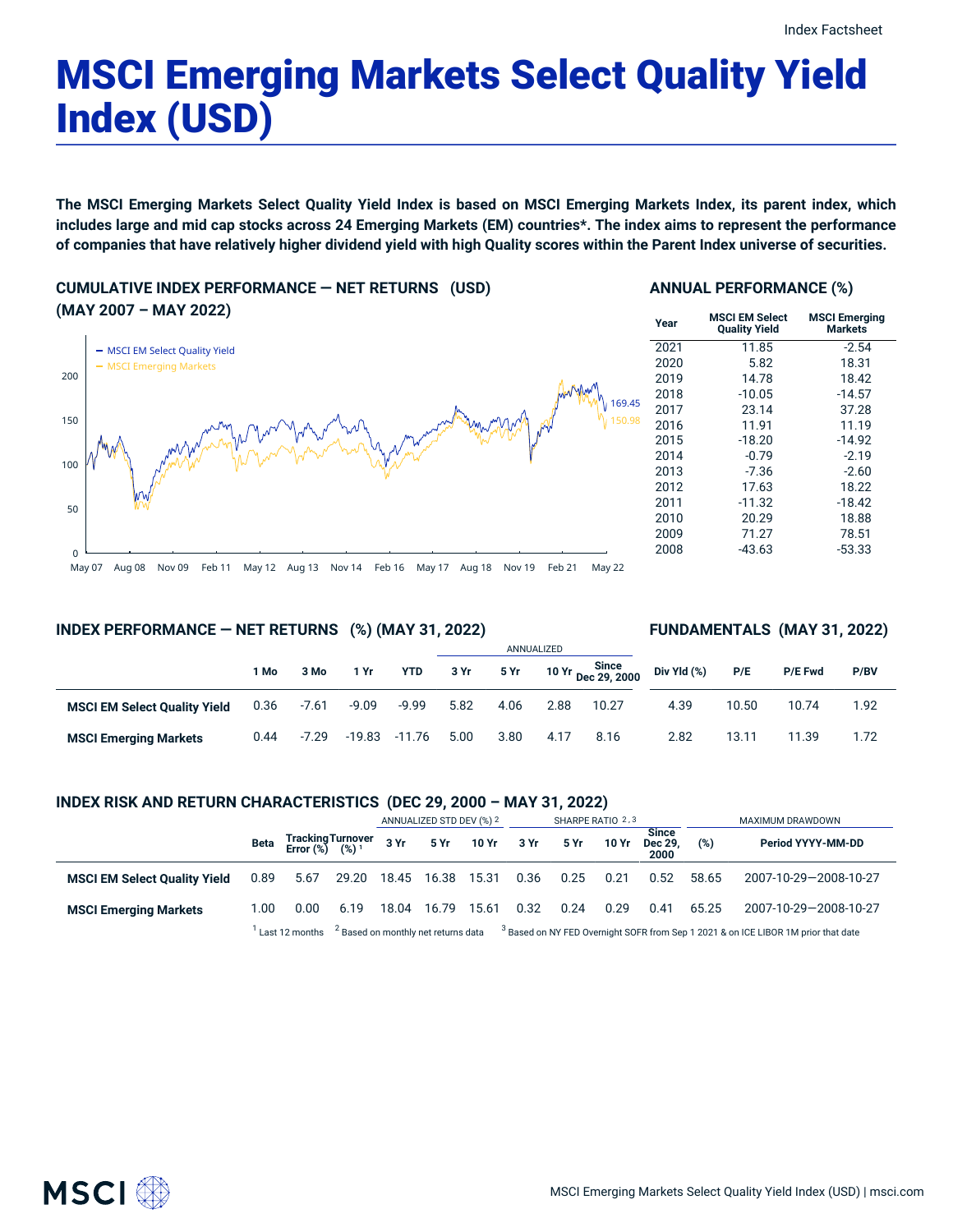## **MSCI Emerging Markets Select Quality Yield Index (USD)**

#### **INDEX CHARACTERISTICS**

|                     | <b>MSCI EM Select</b><br><b>Quality Yield</b> | <b>MSCI Emerging</b><br><b>Markets</b> |  |  |  |
|---------------------|-----------------------------------------------|----------------------------------------|--|--|--|
| Number of           | 340                                           | 1.393                                  |  |  |  |
| <b>Constituents</b> |                                               |                                        |  |  |  |
|                     | Weight $(*)$                                  |                                        |  |  |  |
| Largest             | 4.85                                          | 6.89                                   |  |  |  |
| <b>Smallest</b>     | 0.01                                          | 0.00                                   |  |  |  |
| Average             | 0.29                                          | 0.07                                   |  |  |  |
| <b>Median</b>       | 0.14                                          | 0.03                                   |  |  |  |

#### **TOP 10 CONSTITUENTS**

|                                 | Country   | Index<br>Wt. (%) | Parent<br>Index<br>$Wt.$ $(\%)$ | <b>Sector</b>     |
|---------------------------------|-----------|------------------|---------------------------------|-------------------|
| <b>TAIWAN SEMICONDUCTOR MFG</b> | TW        | 4.85             | 6.89                            | Info Tech         |
| SAMSUNG ELECTRONICS CO          | KR        | 4.38             | 3.77                            | Info Tech         |
| <b>VALE ON</b>                  | <b>BR</b> | 4.15             | 1.08                            | <b>Materials</b>  |
| <b>INFOSYS</b>                  | IN        | 3.62             | 0.94                            | Info Tech         |
| AL RAJHI BANKING & INV          | <b>SA</b> | 2.87             | 0.75                            | <b>Financials</b> |
| <b>HON HAI PRECISION IND CO</b> | TW        | 2.70             | 0.70                            | Info Tech         |
| <b>MEDIATEK INC</b>             | TW        | 2.63             | 0.69                            | Info Tech         |
| <b>BANK CENTRAL ASIA</b>        | ID        | 1.64             | 0.43                            | <b>Financials</b> |
| <b>EMIRATES TELECOM CORP</b>    | AE        | 1.60             | 0.42                            | Comm Srvcs        |
| SAUDI BASIC IND CORP            | <b>SA</b> | 1.53             | 0.40                            | <b>Materials</b>  |
| Total                           |           | 29.99            | 16.07                           |                   |

**SECTOR WEIGHTS**



Real Estate 2.46% Health Care 2.26%

#### **COUNTRY WEIGHTS**



\* EM countries include: Brazil, Chile, China, Colombia, Czech Republic, Egypt, Greece, Hungary, India, Indonesia, Korea, Kuwait, Malaysia, Mexico, Peru, Philippines, Poland, Qatar,<br>Saudi Arabia, South Africa, Taiwan, Thail

The MSCI Emerging Markets Select Quality Yield Index was launched on Aug 12, 2015. Data prior to the launch date is back-tested test (i.e. calculations of how the index might<br>have performed over that time period had the in